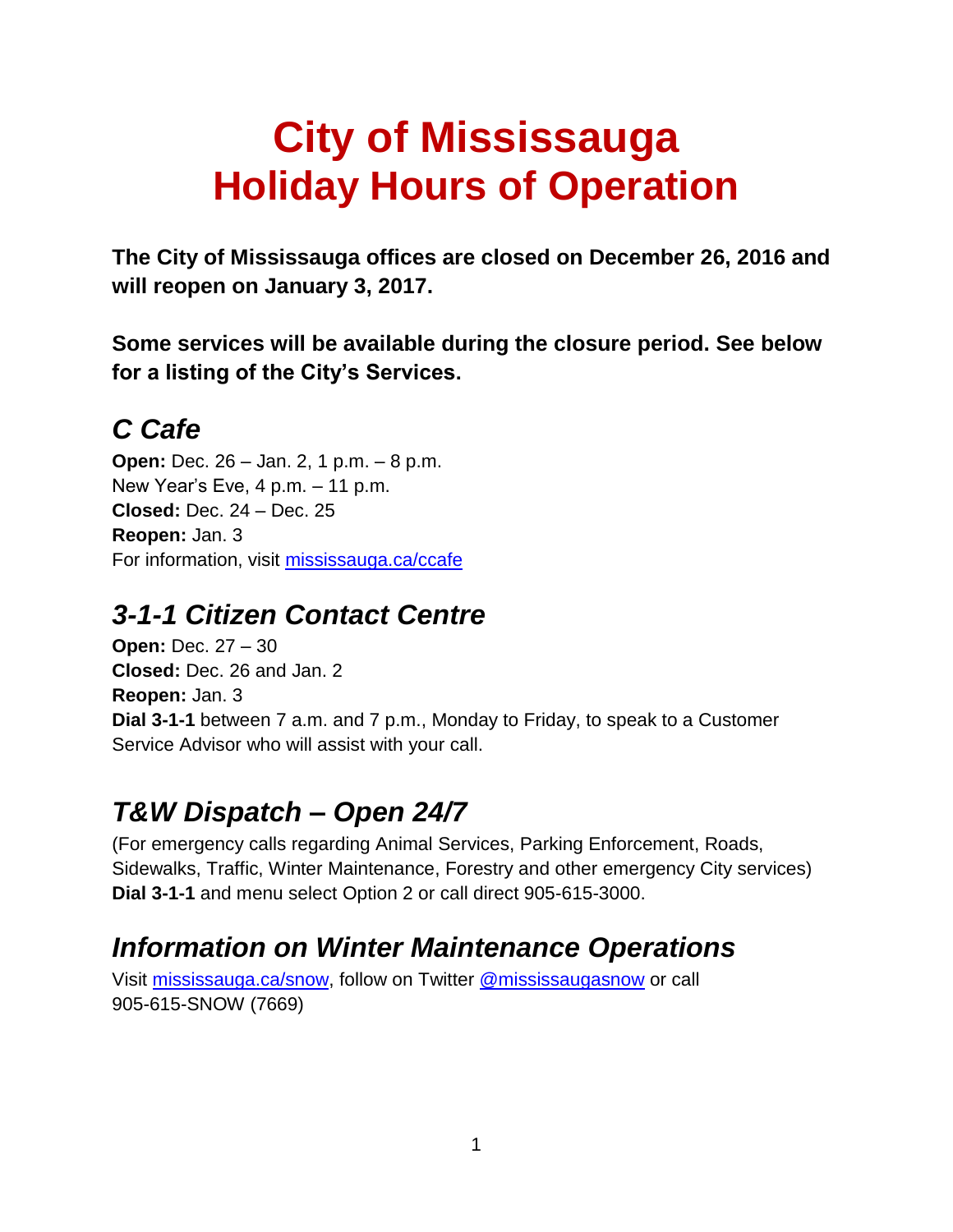### *Region of Peel Services*

(Garbage & Recycling, Water (drinking, sewer, water main break), Social Services & Housing and Health Services) **Dial 3-1-1** and menu select or call direct at 905-791-7800.

# *Fire and Emergency Services*

Administrative offices closed. **Dial 9-1-1** for emergencies. For information, visit [mississauga.ca/fire](http://www.mississauga.ca/fire)

# *Parking Enforcement*

Administrative offices closed. For information, visit [mississauga.ca/parking](http://www.mississauga.ca/parking)

## *Animal Services Enforcement - Animal Shelter*

**Open:** Dec. 24, 10 a.m. – noon and Dec. 31, 10 a.m. – 4 p.m. **Regular Hours:** Dec. 27 – 30 **Closed:** Dec. 26 **Reopen:** Jan. 2

### *Animal Services - Road Coverage*

Dec. 24: Regular Service until 5 p.m., then emergencies only Dec. 25: Emergencies only, 24 hour on call Dec. 26: Emergencies only, 24 hour on call Dec. 27 - 30: Regular Service starting at 7 a.m. Dec. 31: Regular Service until 5 p.m., then emergencies only Jan. 1: Emergencies only, 24 hour on call Jan. 2 – 3: Regular Service starting at 7 a.m. For information, visit [mississauga.ca/animalservices](http://www.mississauga.ca/animalservices) or call Animal Services Dispatch at 905-896-5858/After Hours Dispatch at 905-615-3000.

## *Mississauga Library System*

**Open:** Dec. 24 until 1 p.m. **Regular Hours:** Dec. 28 – 31 (start hours vary by library) **Closed:** Dec. 25 – 27 and Jan. 1 – 2 **Reopen:** Jan. 3 (start hours vary by library) For information, visit [mississauga.ca/library](http://www.mississauga.ca/library) or call 905-615-3500.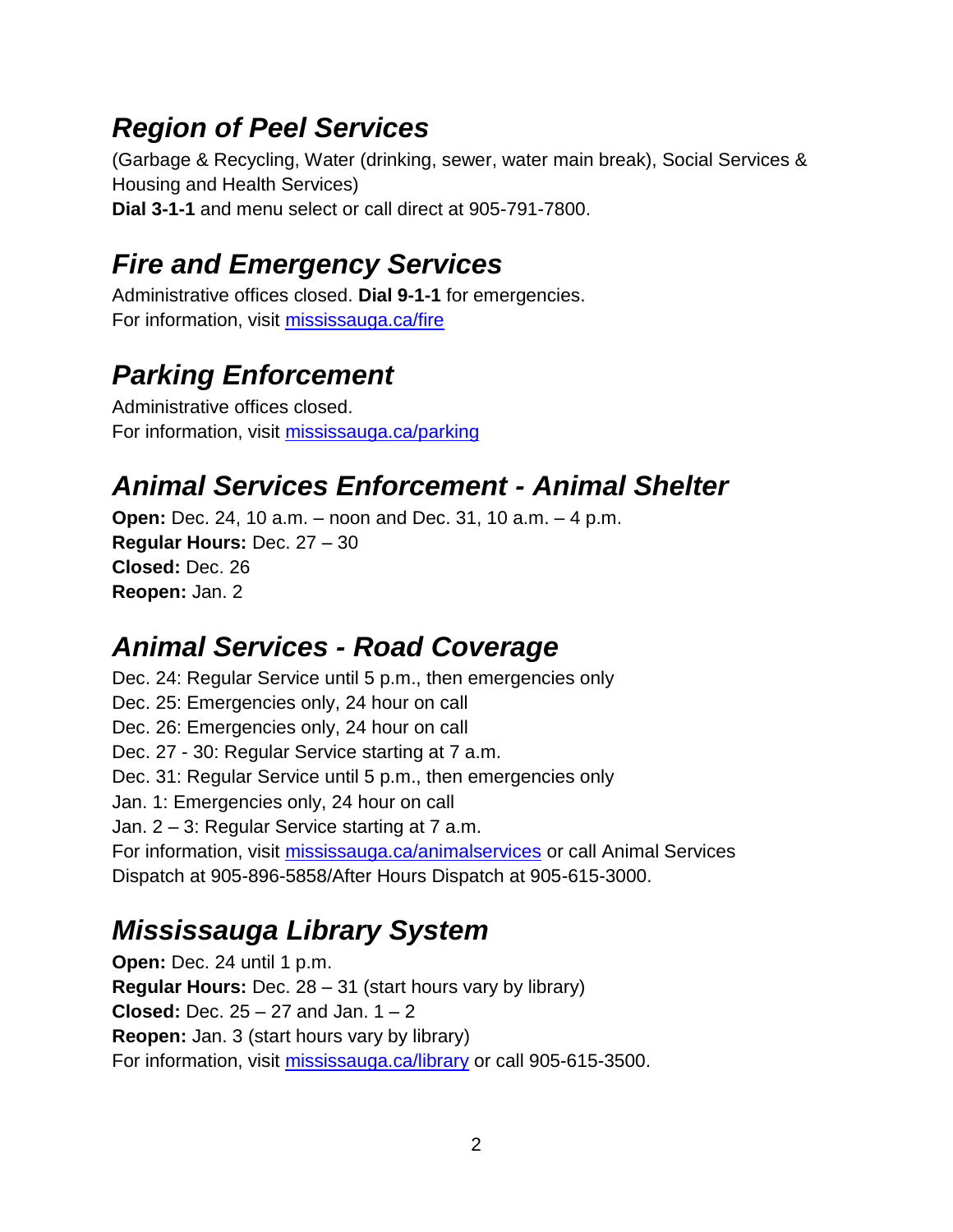### *Recreation Facilities*

(Fitness, Pools, Arenas and Meeting Rooms) Check your local facility for exact times as schedules may vary. **Open:** Dec. 24 until noon and Jan. 31 until noon **Closed:** Dec. 25 – 26 and Jan. 1 **Reopen:** Jan. 2 For information, visit [mississauga.ca/recreation](http://www.mississauga.ca/recreation)

## *Recreation Customer Service Centre*

**Closed:** Dec. 24 – Jan. 2 **Reopen:** Jan. 3 at 8:30 a.m. For information, visit [mississauga.ca/recreation](http://www.mississauga.ca/recreation)

# *BraeBen Golf Course*

**Open:** For private functions only **Closed:** Dec. 24 – Jan. 2 **Reopen:** Jan. 3 For information, visit [mississauga.ca/golf](http://www.mississauga.ca/golf)

# *Lakeview Golf Course*

**Open:** For private functions only **Closed:** Dec. 24 – Jan. 2 **Reopen:** Jan. 3 For information, visit [mississauga.ca/golf](http://www.mississauga.ca/golf)

## *Mississauga Seniors' Centre*

**Open:** Dec. 19 – 23, 8 a.m. – 10 p.m. and Dec. 28 – 30, 8 a.m. to 4 p.m. **Closed:** Dec. 24 – 27, 31 and Jan. 1 – 2 **Reopen:** Jan. 3, 8 a.m. – 10 p.m. For information, visit [mississauga.ca/olderadults](http://www.mississauga.ca/olderadults)

### *Museums of Mississauga*

(Benares Historic House, Bradley Museum and Leslie Log House) **Closed:** Dec. 24 – Jan. 3 **Reopen:** Jan. 4 For information, visit [museumsofmississauga.com](http://www.museumsofmississauga.com/)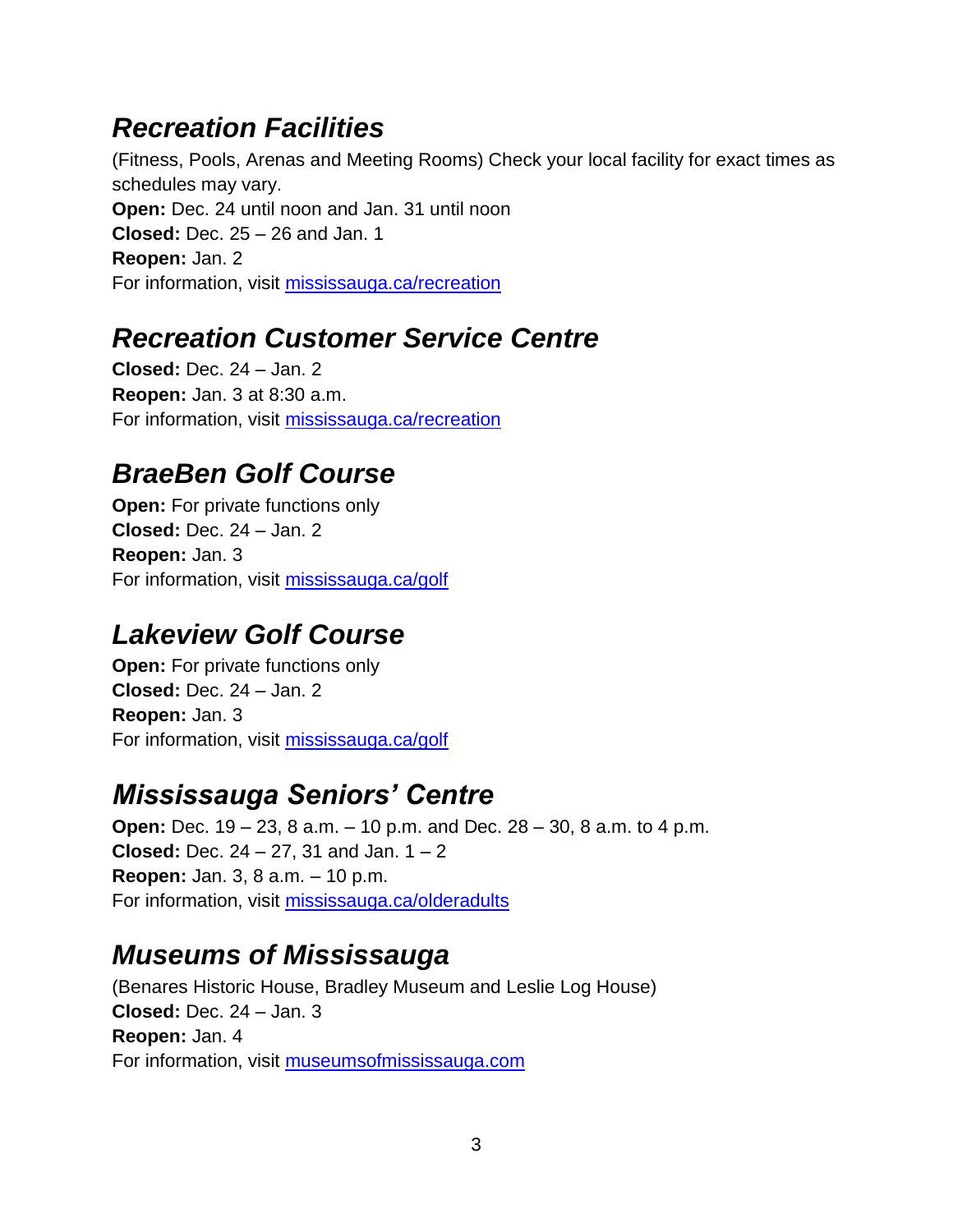### *Art Gallery of Mississauga*

**Closed:** Dec. 22 – Jan. 2 **Closed to the public**: Jan. 3 – 11 for installation **Reopen:** Jan 12 at 6 p.m. for Visual Arts Mississauga's 39th Juried Show of Fine Arts **Regular Hours:** Jan. 13 For information, visit [artgalleryofmississauga.com](http://www.artgalleryofmississauga.com/) or call 905-896-5088.

# *Provincial Offences/Parking First Attendance /Screening Office*

**Open:** Dec. 23, 8:30 a.m. – noon **Closed:** Dec. 26 – 27 **Regular Hours:** Dec. 28 – 30 **Reopen:** Jan. 3 For information, visit [mississauga.ca/portal/cityhall/courtadministration](http://www.mississauga.ca/portal/cityhall/courtadministration) or call 905-615-4500.

## *MiWay Holiday Season Transit Service Levels*

Dec. 19, 2016 – Jan. 2, 2017 For information, visit [miway.ca/holidayservice](http://www.miway.ca/holidayservice) For customized route and schedule information visit miway.ca or call 905-615-INFO (4636).

View scheduled departure times on the go at m.miway.ca

| Mon. Dec.19         | Reduced Weekday Service <sup>1</sup> (includes Secondary School)       |
|---------------------|------------------------------------------------------------------------|
| Tues. Dec. 20       | Reduced Weekday Service <sup>1</sup> (includes Secondary School)       |
| Wed. Dec. 21        | Reduced Weekday Service <sup>1</sup> (includes Secondary School)       |
| Thurs. Dec. 22      | Reduced Weekday Service <sup>1</sup> (includes Secondary School)       |
| Fri. Dec. 23        | Reduced Weekday <sup>1</sup> + Advanced GO (includes Secondary School) |
| Sat. Dec. 24        | <b>Saturday Service</b>                                                |
| <b>Sun. Dec. 25</b> | Holiday - Reduced Sunday Service <sup>2</sup>                          |
| Mon. Dec. 26        | Saturday Service (no Secondary School)                                 |
| Tues. Dec. 27       | Reduced Weekday Service <sup>1</sup> (no Secondary School)             |
| Wed. Dec. 28        | Reduced Weekday Service <sup>1</sup> (no Secondary School)             |
| Thurs. Dec. 29      | Reduced Weekday Service <sup>1</sup> (no Secondary School)             |
| Fri. Dec. 30        | Reduced Weekday <sup>1</sup> + Advanced GO (no Secondary School)       |
| Sat. Dec. 31        | Saturday Service + Extended Evening Service                            |
| Sun. Jan. 1         | Holiday – Reduced Sunday Service <sup>2</sup>                          |